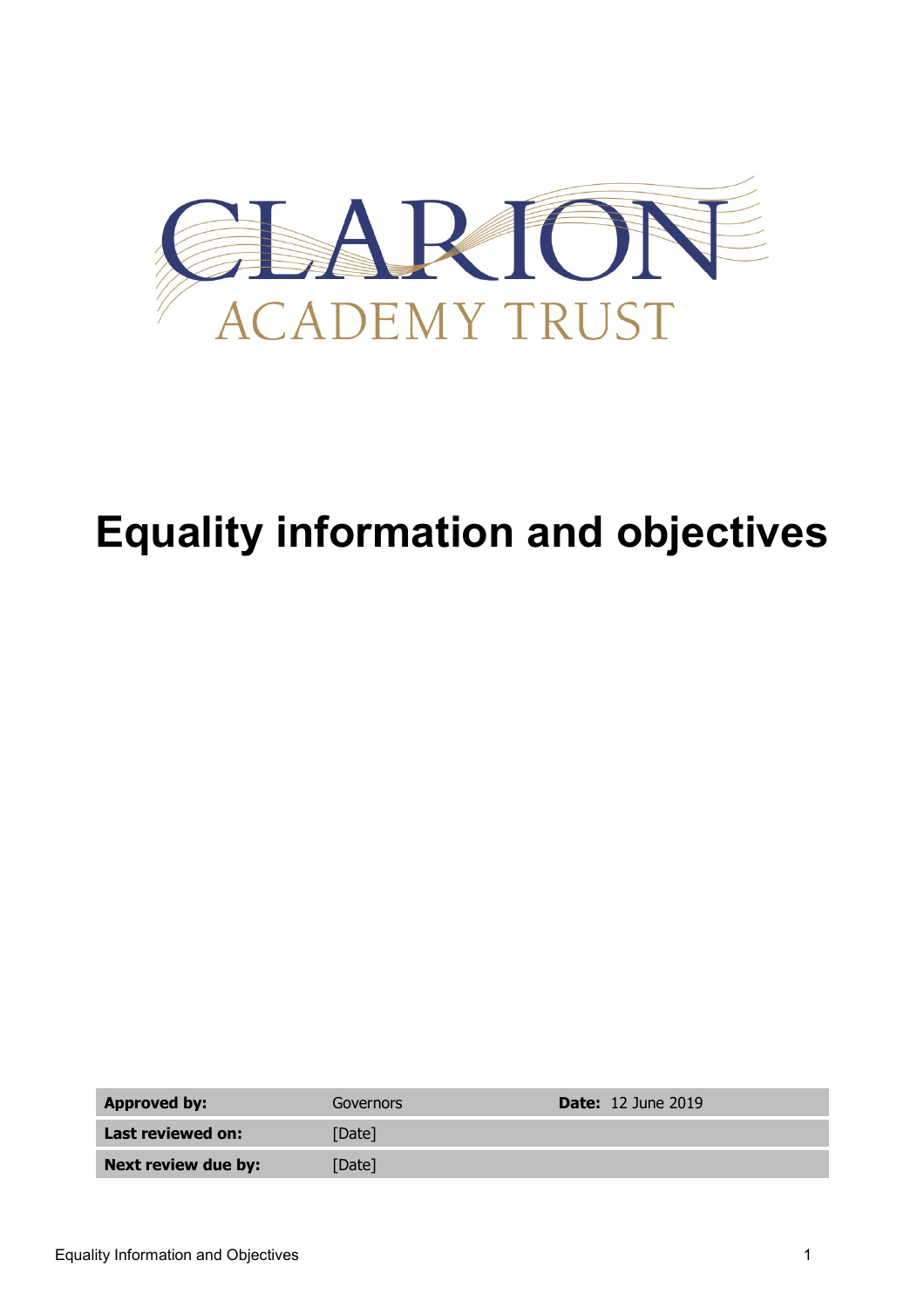## **Contents**

- 1. Aims
- 2. Legislation and guidance
- 3. Roles and responsibilities
- 4. Eliminating discrimination
- 5. Advancing equality of opportunity
- 6. Fostering good relations
- 7. Equality considerations in decision-making
- 8. Equality objectives
- 9. Monitoring arrangements
- 10. Links with other policies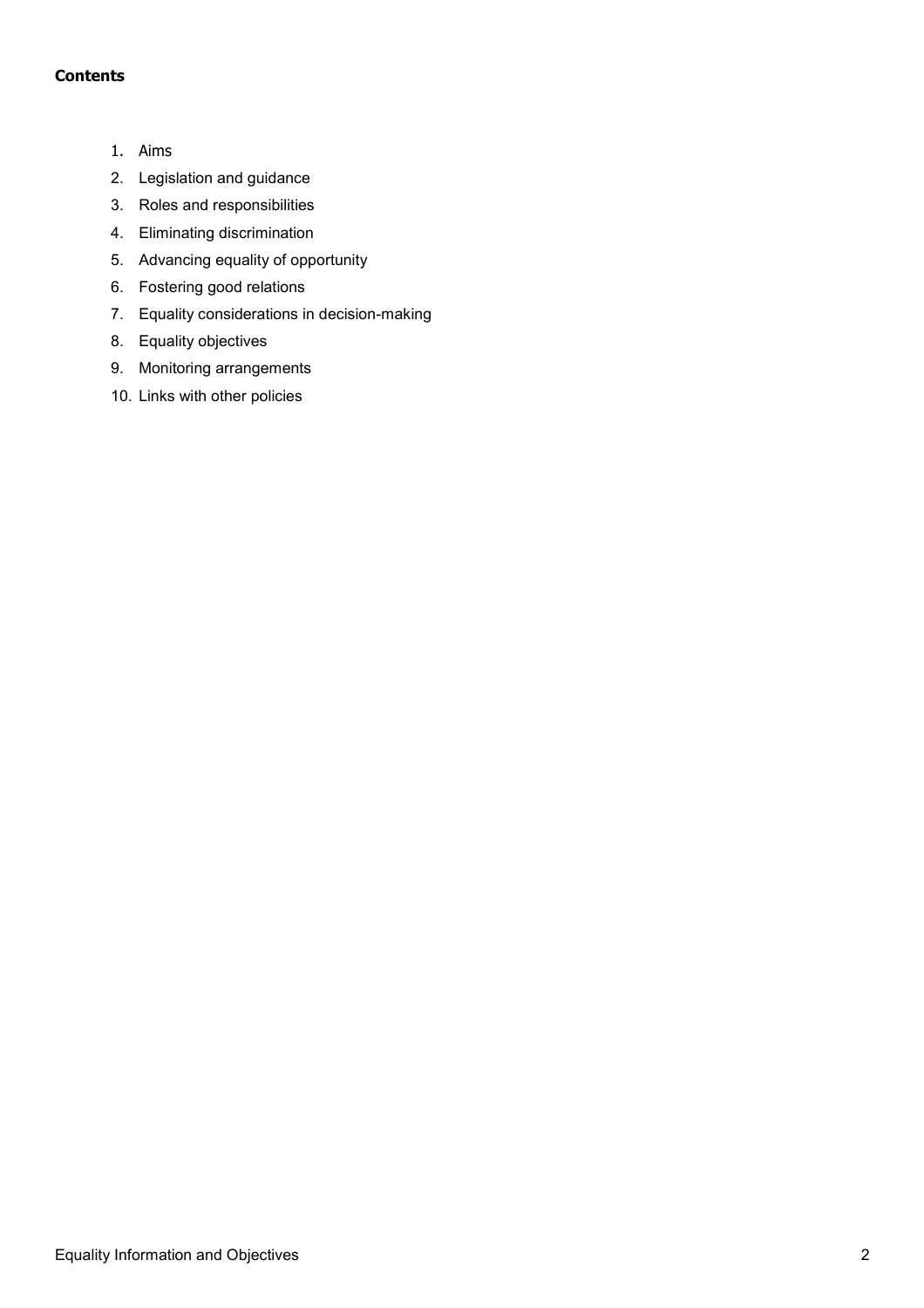# **1. Aims**

Our Academies aim to meet their obligations under the public sector equality duty by having due regard to the need to:

- Eliminate discrimination and other conduct that is prohibited by the Equality Act 2010
- Advance equality of opportunity between people who share a protected characteristic and people who do not share it
- Foster good relations across all characteristics between people who share a protected characteristic and people who do not share it

### **2. Legislation and guidance**

This document meets the requirements under the following legislation:

- **[The Equality Act 2010](http://www.legislation.gov.uk/ukpga/2010/15/contents)**, which introduced the public sector equality duty and protects people from discrimination
- **[The Equality Act 2010 \(Specific Duties\) Regulations 2011](http://www.legislation.gov.uk/uksi/2011/2260/contents/made)**, which require schools to publish information to demonstrate how they are complying with the public sector equality duty and to publish equality objectives

This document is also based on Department for Education (DfE) guidance: **[The Equality Act 2010 and](https://www.gov.uk/government/uploads/system/uploads/attachment_data/file/315587/Equality_Act_Advice_Final.pdf)  [schools.](https://www.gov.uk/government/uploads/system/uploads/attachment_data/file/315587/Equality_Act_Advice_Final.pdf)**

This document also complies with our funding agreement and articles of association.

#### **3. Roles and responsibilities**

The Trustees will:

- Ensure that the equality information and objectives as set out in this statement are published and communicated throughout the school, including to staff, pupils and parents, and that they are reviewed and updated at least once every four years
- Delegate responsibility for monitoring the achievement of the objectives on a daily basis to the headteacher/head of school

The headteacher will:

- Promote knowledge and understanding of the equality objectives amongst staff and pupils
- Monitor success in achieving the objectives and report back to governors

All school staff are expected to have regard to this document and to work to achieve the objectives as set out in section 8.

#### **4. Eliminating discrimination**

The school is aware of its obligations under the Equality Act 2010 and complies with non-discrimination provisions.

Where relevant, our policies include reference to the importance of avoiding discrimination and other prohibited conduct.

Staff, governors and trustees are regularly reminded of their responsibilities under the Equality Act, for example during meetings. Where this has been discussed during a meeting it is recorded in the meeting minutes.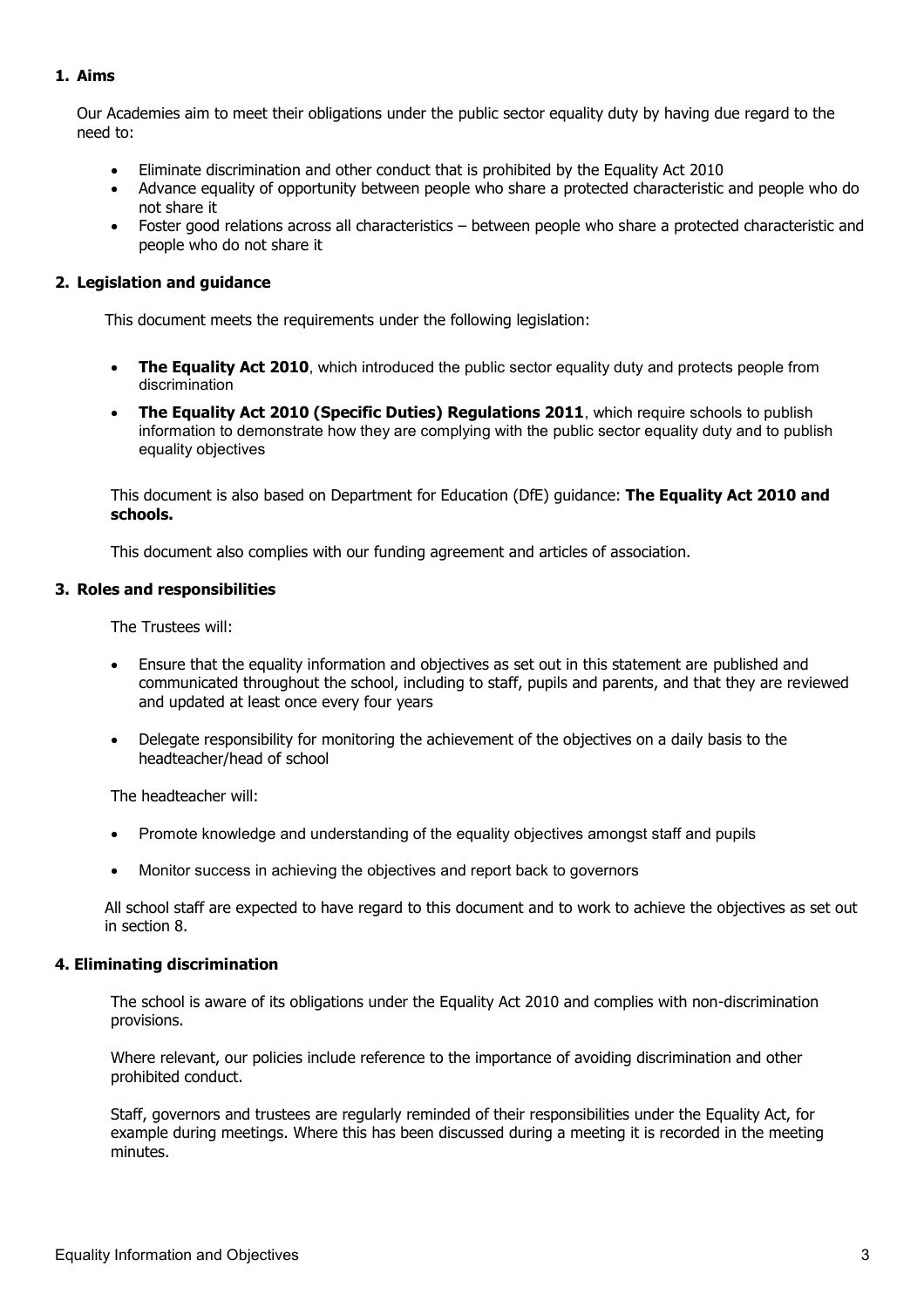## **5. Advancing equality of opportunity**

As set out in the DfE guidance on the Equality Act, the school aims to advance equality of opportunity by:

- Removing or minimising disadvantages suffered by people which are connected to a particular characteristic they have (e.g. pupils with disabilities, or gay pupils who are being subjected to homophobic bullying)
- Taking steps to meet the particular needs of people who have a particular characteristic (e.g. enabling Muslim pupils to pray at prescribed times)
- Encouraging people who have a particular characteristic to participate fully in any activities (e.g. encouraging all pupils to be involved in the full range of school societies)

### **6. Fostering good relations**

The Academies aim to foster good relations between those who share a protected characteristic and those who do not share it by:

- Promoting tolerance, friendship and understanding of a range of religions and cultures through different aspects of our curriculum. This includes teaching in RE, citizenship and personal, social, health and economic (PSHE) education, but also activities in other curriculum areas.
- Holding assemblies dealing with relevant issues. Pupils will be encouraged to take a lead in such assemblies and we will also invite external speakers to contribute
- Working with our local community. This includes inviting leaders of local faith groups to speak at assemblies, and organising school trips and activities based around the local community
- Encouraging and implementing initiatives to deal with tensions between different groups of pupils within the school. For example, our school council has representatives from different year groups and is formed of pupils from a range of backgrounds. All pupils are encouraged to participate in the school's activities, such as sports clubs. We also work with parents to promote knowledge and understanding of different cultures
- We have developed links with people and groups who have specialist knowledge about particular characteristics, which helps inform and develop our approach

#### **7. Equality considerations in decision-making**

Our Academies ensure they have due regard to equality considerations whenever significant decisions are made.

Our Academies always consider the impact of significant decisions on particular groups. For example, when a school trip or activity is being planned, the school considers whether the trip:

- Cuts across any religious holidays
- Is accessible to pupils with disabilities
- Has equivalent facilities for boys and girls

#### **8. Equality objectives**

**Objective 1:** Undertake an analysis of recruitment data and trends with regard to race, gender and disability by July, and report on this to the Resources Committee and Board of Trustees.

**Objective 2:** Monitor the representation of staff from local black and minority ethnic communities over a 4year period (September 2019-September 2022) to ensure it is representative of our communities as a whole.

**Objective 3:** Train all members of staff, Governors and Trustees involved in recruitment and selection on equal opportunities and non-discrimination by the beginning of September 2019.

**Objective 4:** To continue to develop the 'Equalities and Diversity Week' at Hobart High School and to extend this (or similar) to our other schools.